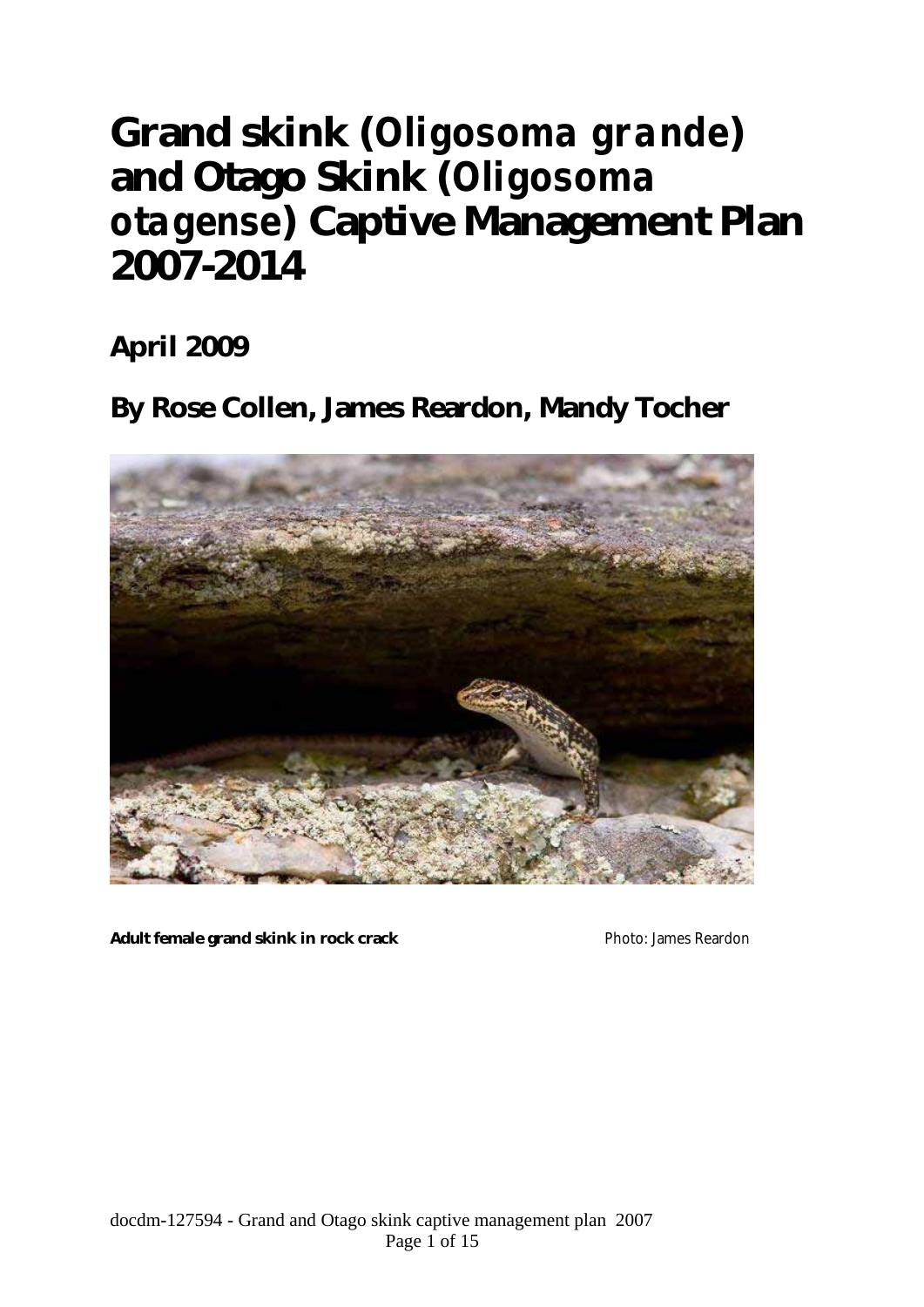## INTRODUCTION

The Grand and Otago skink Captive Management Plan is a statement of policy and direction for the Captive Management of these two species for the period 2007-2012. It provides more detail of the objectives set out in the grand and Otago skink recovery plan and gives context for the grand and Otago skink husbandry manual.

Captive management of grand and Otago skinks is undertaken by a range of individuals and institutions. The purpose of this plan is to provide a frame work for these people and institutions of the direction for captive management.

The draft plan has been reviewed by captive holders, the grand and Otago skink recovery group. It is approved for implementation by the Department.

 $\int_{\mathcal{L}}$ 

Jeff Connell Conservator, Otago April 2009.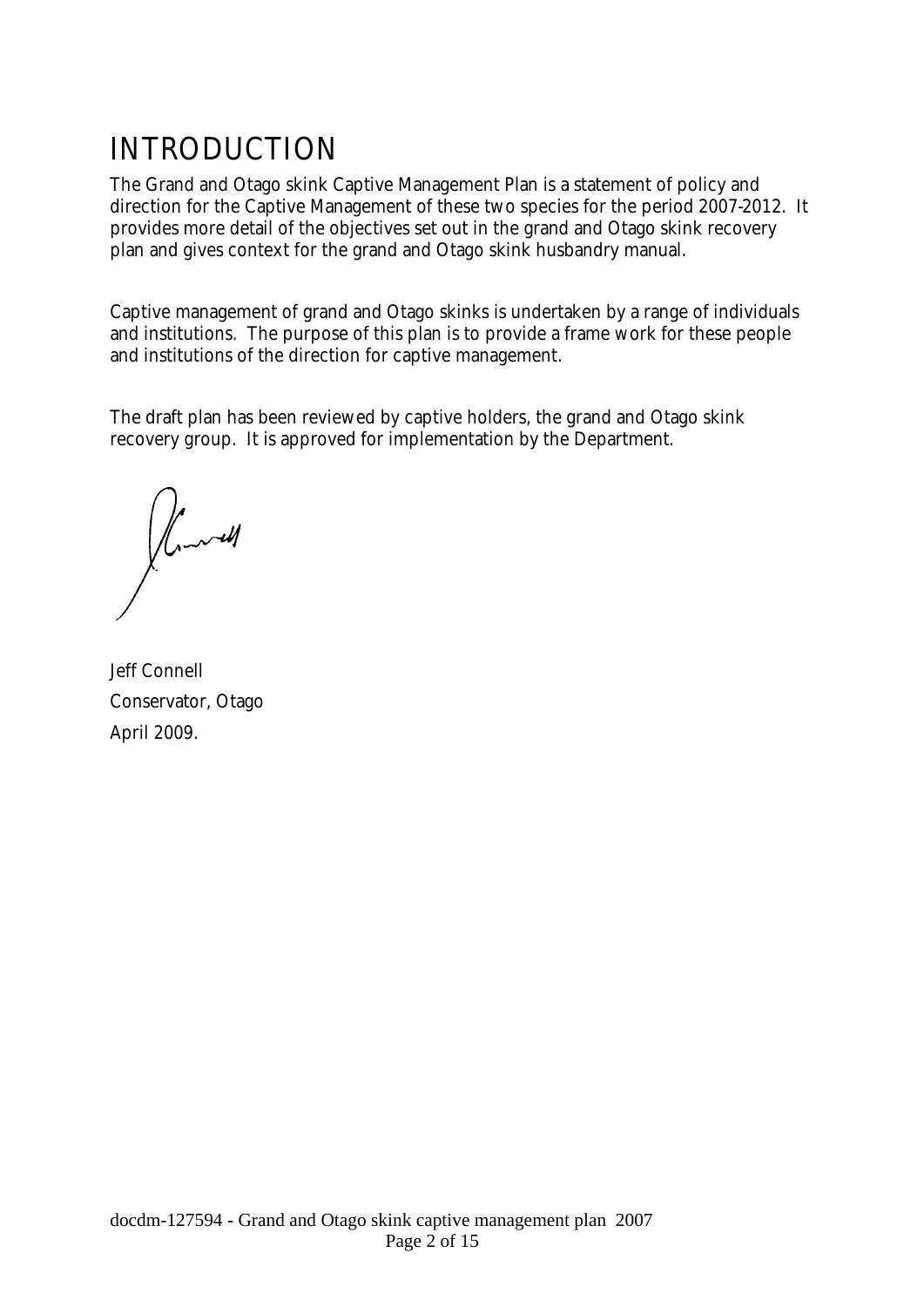## **CONTENTS**

#### 1 Introduction

- 1.1 Taxonomy
- 1.2 Conservation status
- 1.3 History in captivity
- 1.4 Captive management policy
- 2 Goals, objectives and context of captive management plan
	- 2.1 Timeframe of plan
	- 2.2 Long term goals
	- 2.3 Objectives of captive management plan
- 3 Captive management strategy and workplan
- 4 References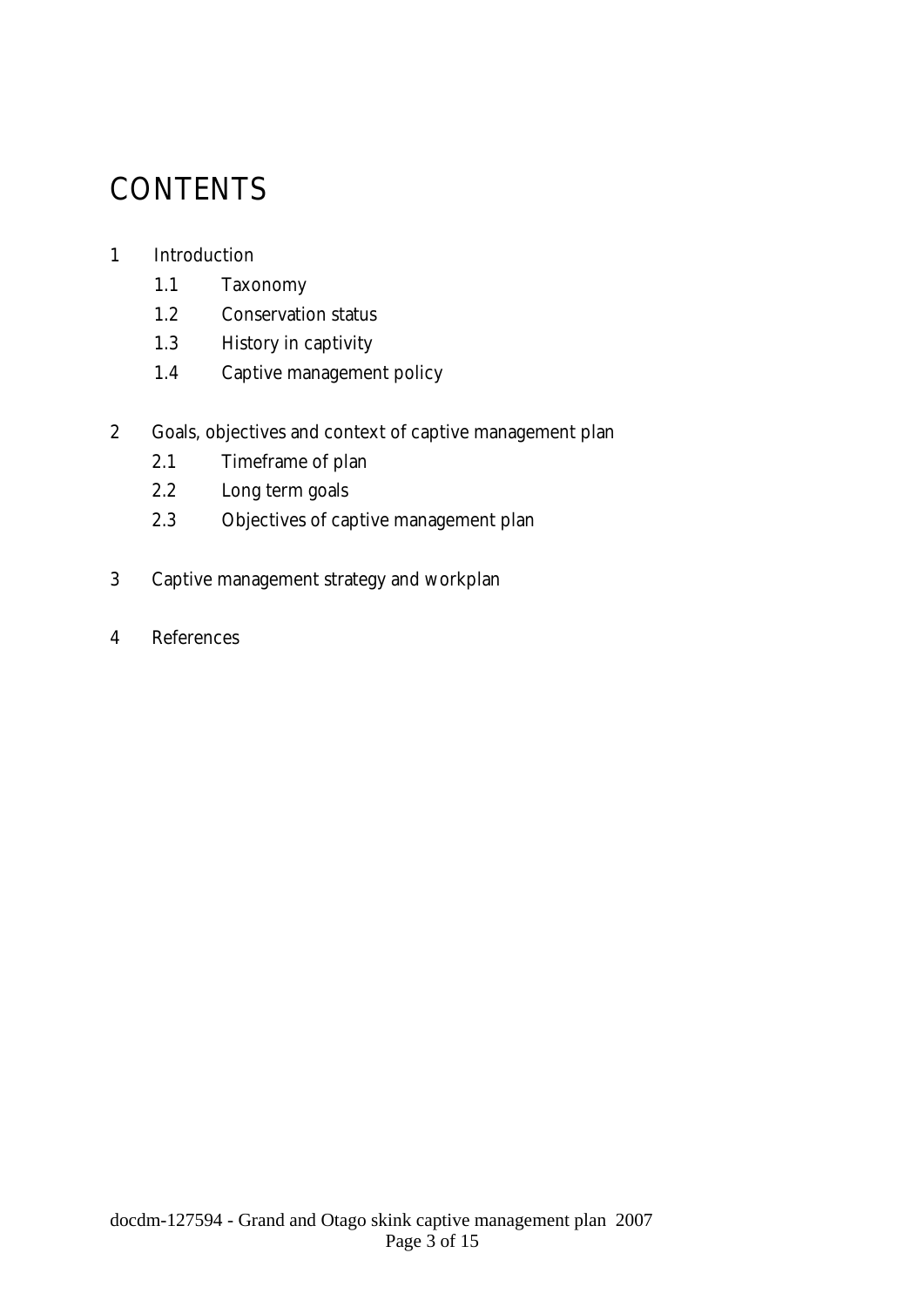## 1. Introduction

### 1.1 TAXONOMY

| <b>Grand skink</b><br>Otago skink | Oligosoma grande<br>Oligosoma otagense |
|-----------------------------------|----------------------------------------|
| <b>FAMILY</b>                     | Scincidae                              |
| <b>ORDER</b>                      | Sauria                                 |
| <b>CLASS</b>                      | Reptilia                               |

## 1.2 CONSERVATION STATUS

Under the Department of Conservation's threat ranking system, both grand and Otago skinks are listed as Nationally Critical, with the qualifiers Conservation Dependent (likely to move to a higher threat category if current management ceases) and Human Induced (present distribution is a result of direct or indirect human activity) (Hitchmough et al. 2005).

In the New Zealand Threat Classification System both species meet criteria number 3 for listing in the highest possible threat ranking: There is a predicted decline of > 80% in the total population in the next 10 years due to existing threats.

 The Nationally Critical ranking equates with the IUCN 2000 Red List of Threatened Species category "Critically Endangered".

 The distribution of Grand and Otago skinks is now restricted to 8% of their former range, with the population trend still in serious decline. The main causes for the decline are likely to be habitat destruction/degradation and introduced mammalian predators (refer to Grand and Otago skink recovery programme summary and Annual Report 2006 DOCDM-108134).

### 1.3 HISTORY IN CAPTIVITY

Grand and Otago skinks have probably been collected from the wild and kept in captivity ever since European occupation of Otago began.

**Otago skinks:** first known to be collected from the wild in the mid 1960's. Olive Smithells and her family of Dunedin made regular forays to known Otago skink sites in inland Otago during the 1960's (probably Sutton), and collected a number of pairs. They also sent a pair to Gerald Durrell at the Jersey Zoo, UK, which died soon after. All those the Smithells captured were released into the wild prior to the family moving on to the North Island sometime in the 1970's. At least eight private collectors captured Otago skinks between 1970 and 1982, prior to collection becoming illegal. They are known to have been collected from Macraes Flat, Emerald Creek, Middlemarch, Conical Hill, Sutton and Pukerangi. Six of these are listed on the Otago Skink database and all have died. One captured as an adult in 1970 survived until 2003.

From 1985 to 1986 David Towns collected five Otago skinks; four from Macraes Flat and one from Deighton Creek for the National Wildlife Centre (NWC) at Mount Bruce, Wairarapa. No breeding was recorded at NWC and in July 1992 the three surviving specimens were transferred to Mike Kean, and the male was subsequently transferred to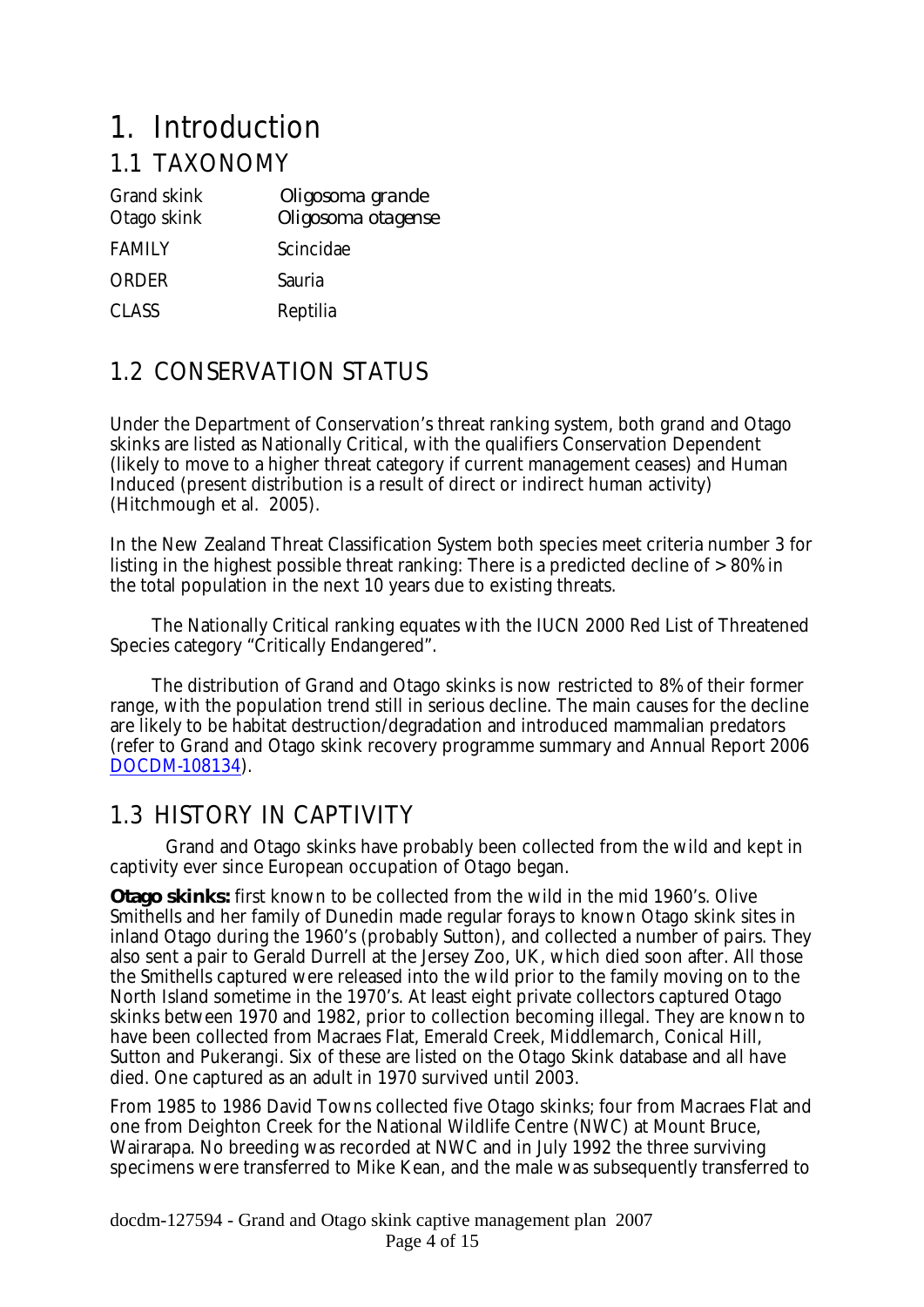Dennis Keall. One of these animals is still alive and is the last to be taken into captivity from the wild. In March 2008, 12 Otago skinks were taken into captivity from Macraes Flat. As of December 2008 97 Otago skinks are in captivity, spread over 12 facilities, and all of them are from Otago's Middlemarch/Macraes Flat/Deighton Creek area (i.e. from the Eastern population).

 **Grand skinks:** David Towns took eight grand skinks into captivity between 1983 and 1985, from Ross Road, Macraes Flat. Four of them went to NWC to found a captive colony; the other four went to Canterbury University, before being sent to NWC in 1985. Two juveniles (female half siblings) were produced in October and November 1986, and a single juvenile in November 1986. The unsexed juvenile was sent to Orana Park, Christchurch.

Marion Priest collected four grand skinks in February 1988. They first went to Rainbow Springs, Rotorua and were transferred to Orana Park in May 1989. In 1993, the only surviving skink was transferred to Mike Kean, but died a few days later. The five surviving skinks from NWC were handed to Mike Kean in 1992. The only male died two years later in 1993. One of the females born at NWC died suddenly in 1997, and another female died in 2004. A male grand skink was collected illegally by a tourist in 1991 and given to Martin Foster in Matamata. This animal was handed to Mike Kean in 1993.

In 2005, 8 grand skinks were taken into captivity from Macraes Flat, of which 4 remain. In March 2008, 12 grand skinks were taken into captivity from Macraes Flat. As of December 2008, there are 19 grand skinks in captivity, 18 of which originated from the Macraes Flat area, and the other was born in captivity in January 2008. Mike Kean holds 8 (3 females, 5 males), Dennis Keall holds 5 (2 males, 2 females, 1 juvenile) and Wellington Zoo hold 6 (3 males, 3 females).

**Record keeping:** A SPARKS database was first set up in 1985 to maintain grand and Otago skinks records. Only skinks alive in captivity at the time were included into the database; for many of them, collection dates and locality information wasn't available. In 1993, Rob Lawrence of Orana Park was appointed captive management coordinator and took responsibility for the SPARKS database until he left Orana Park in 1996, when additions to ceased. At the same time, Mike Kean set up a second database and became captive management coordinator. This database was entered into SPARKS by the CMR in 2008; the same was also completed for grand skinks.

#### **Success in captive husbandry and breeding**

**Otago skinks:** Over the years many improvements have been made to Otago skink captive husbandry, resulting in repeated successful breeding events. In particular, the establishment of ecto-parasite free enclosures resulted in immediate breeding success for Otago skinks (Dennis Keall pers. comm.). Of note, reproductive output in captivity apparently exceeds that observed in the wild (Mike Kean pers. obs., Cree, 1994).

In the wild, female Otago skinks reproduce annually and reach maturity at 101-106 mm snout-vent-length (SVL). Their annual reproductive output has been estimated at 2.34 offspring/female/year (Cree 1994). Captive females have been known to produce a clutch at 48mm SVL (2 years of age; Dennis Keall pers. comm.). Litters of 5 and 6 have been produced on occasion in captivity, a phenomenon never observed in the wild. The generation time (birth to reproducing) for Otago skinks is 3-4 years, based on information both from the wild and from captive animals. They have a life span of 40+ years, based on skinks that were caught in the wild in the 1970's. Second and third generation Otago skinks have been produced in captivity.

**Grand skinks:** There has been recent breeding success with grand skinks. In the wild, female grand skinks reach reproductive maturity at a snout-vent-length of 78-81mm.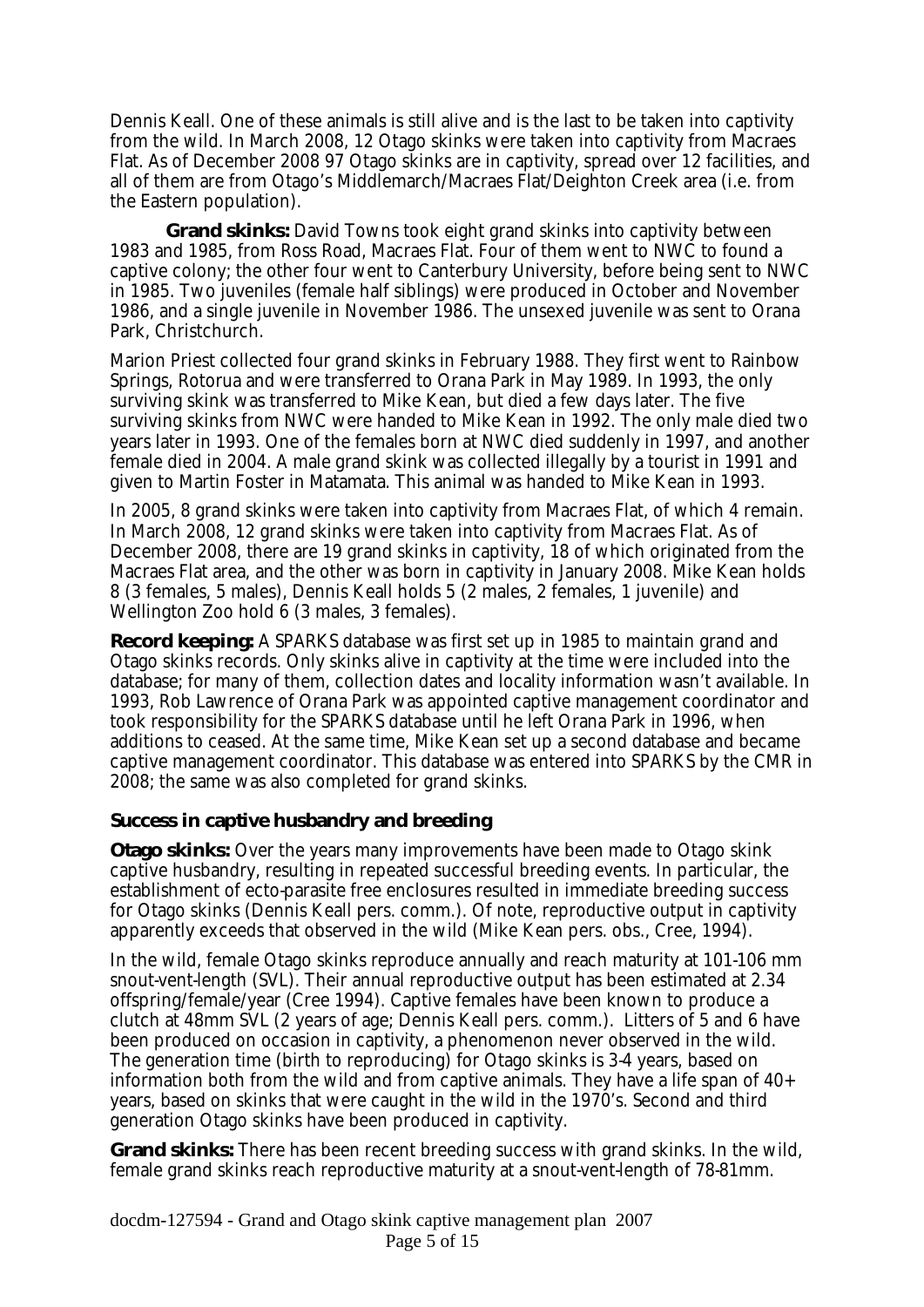Most females produce a young each year, with an estimated annual reproductive output of 2.17 offspring/female/year (Cree 1994). Based on information from the wild, the generation time for grand skinks is also 3-4 years. Grand skinks live 12+ years in the wild and can reach 26+ years in captivity; a female captured as an adult in 1983 is still alive).

#### **Origins of existing stock**

Otago skinks

Of the 97 Otago skinks now held in captivity, all but 16 were born in captivity. All Otago skinks originate from Otago's Middlemarch/Macraes Flat/Deighton Creek area.

#### Grand skinks

Of the 18 wild caught skinks, all but one of the existing was collected from the Macraes Flat vicinity. A tourist took one male grand skink from an unknown location.

#### **Current captive holdings**

Table 1. Otago skinks alive in captivity as at 30 December 2008.

|                        | Male | Female | Unsexed | Total |
|------------------------|------|--------|---------|-------|
| <b>Richard Brosnan</b> |      |        |         |       |
| Paul Mainwaring        |      |        |         |       |
| Mike Kean              |      | 10     |         | 19    |
| Ivan Borich            |      |        |         |       |
| Gary Molloy            |      |        |         | 14    |
| John Greenwood         |      |        |         | 8     |
| Otorohanga Kiwi        |      |        |         |       |
| House                  |      |        |         |       |
| Willowbank             |      |        |         |       |
| <b>Malcolm Bazeley</b> |      |        |         |       |
| Dennis Keall           |      |        |         | 15    |
| <b>Wellington Zoo</b>  |      |        |         | 12    |
| <b>COET</b>            |      |        |         | 10    |
| Total                  | 34   | 42     | 21      | 97    |

Table 2. Grand skinks alive in captivity as at 30 December 2008.

|              | Male | Female | Unsexed | Total |
|--------------|------|--------|---------|-------|
| Mike Kean    |      |        |         |       |
| Dennis Keall |      |        |         |       |
| Total        |      |        |         | 1 Q   |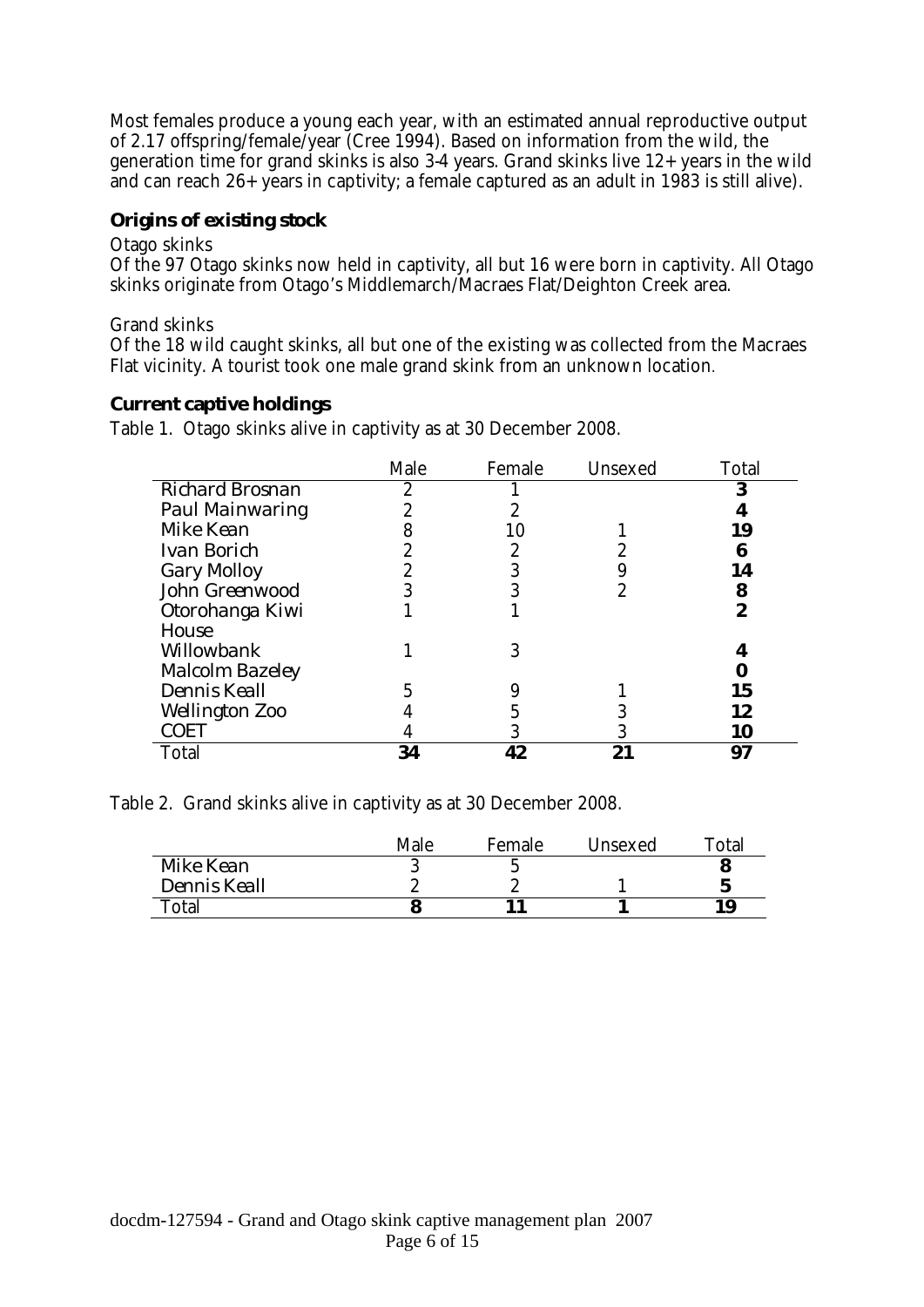### 1.4 CAPTIVE MANAGEMENT POLICY

Grand and Otago skinks are included in category 1 of the department's policy on Captive Management of Wildlife and absolutely protected under the Wildlife Act 1953 (OLDDM-781413). This incorporates species where captive management forms an important part of recovery in the wild. One of the principles stated in the Captive Management Policy is:

 *…animals of threatened species should not be held in captivity except where recommended and approved as an action in a species recovery plan and where a captive management plan has been approved to support the in situ conservation of the species.*

In cases where captive (ex situ) management has been identified as a component of a threatened protected species recovery strategy, there should be:

*…close integration between ex situ and in situ programmes, with captive management designed to support programmes aimed at conserving the species in the wild* (DOC 2003).

The department's Captive Management Standard Operating Procedure (SOP) (DOCDM-266180) provides the criteria for holding protected species in captivity under Category 1 – Species recovery or ecosystem restoration purposes. All holders of grand and Otago skinks are required to operate under the requirements of the Captive Management Plan and Husbandry Manual.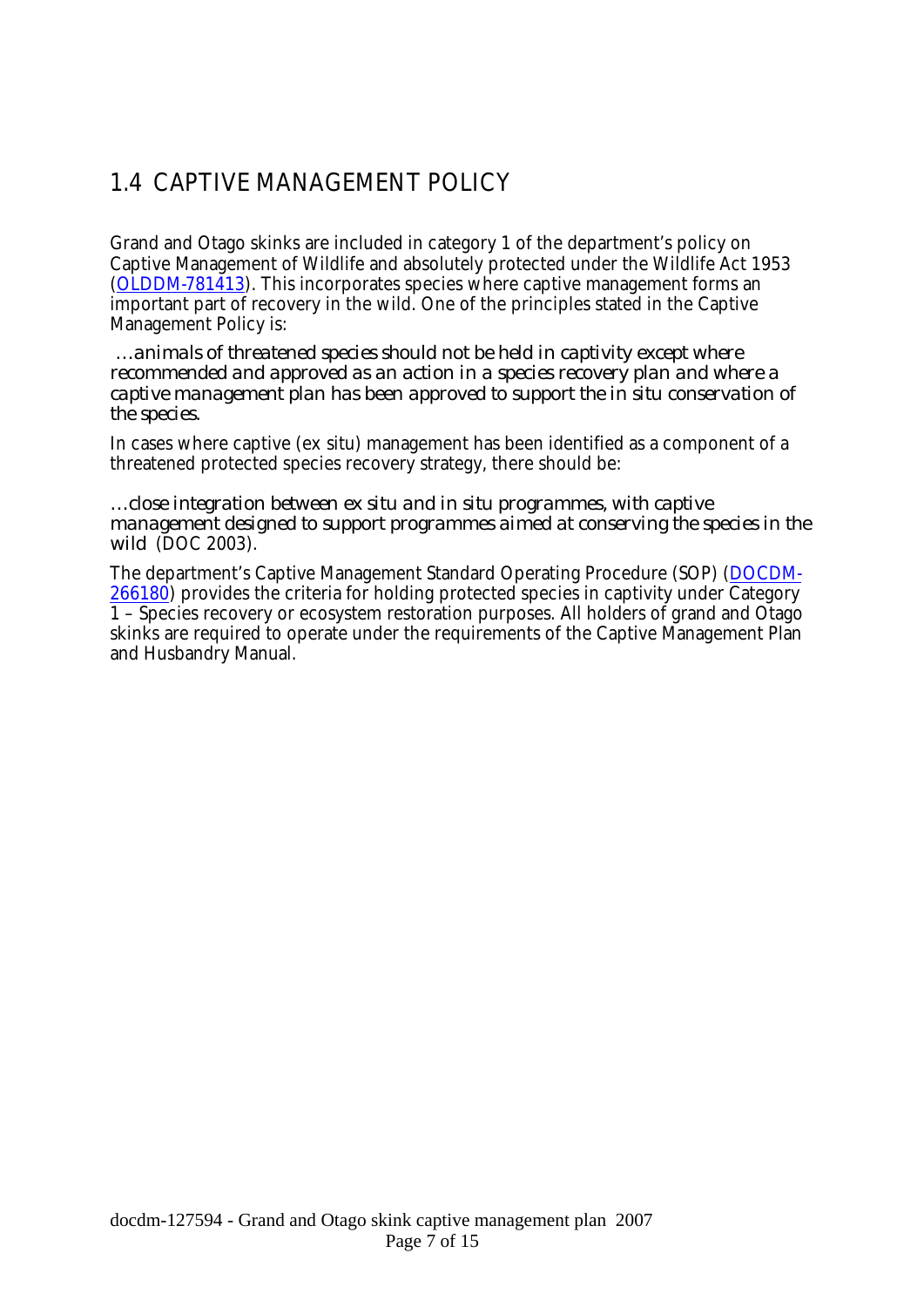## 2. Goals, objectives and context of captive management plan

### 2.1 TIME FRAME OF PLAN

The recovery strategy for grand and Otago skinks is set out in the Grand and Otago skink Recovery Plan 2006 – 2016 (Norbury, Reardon & McKinlay 2006). The Captive Management Plan (CMP) covers the next 5 years (2007 – 2012). The Captive Management Plan should be read in conjunction with the Grand and Otago skink Recovery Plan (2006-2016) and the Grand and Otago skink Husbandry Manual (2007).

## 2.2 LONG-TERM GOALS

The long-term recovery goal of the Grand and Otago skink Recovery Plan is:

*To maintain and restore viable populations of grand and Otago skinks across their natural range, and to maintain their genetic diversity*.

Within this long-term goal are four goals for the recovery plan period 2006 – 2016:

- 1. Identify the agents of decline<br>2. Secure both species in captivi
- Secure both species in captivity
- 3. Secure both species in the wild
- 4. Raise community awareness and support for skink conservation

Captive management supports the preferred option for recovery identified in the Recovery Plan (Norbury et al 2006; Section 1.6), and will be used as a tool to secure the taxa and help maintain the genetic diversity of both species (Recovery Plan objectives 2.1 and 7.1). The other important roles of the captive populations are as part of research and translocation programmes, education and advocacy.

The long-term goal of the captive population is to secure in captivity a genetically representative population of grand and Otago skinks. This will safeguard against further loss of genetic variability, the risk of the species' extinction. and to directly support insitu recovery initiatives by providing animals for future release into the wild.

### 2.3 OBJECTIVES OF CAPTIVE MANAGEMENT PLAN

- Objective 1: Achieve security of genotypic variability for both species' eastern and western populations by captive breeding representative wild remnant populations.
- Objective 2: Maintain a captive population large enough to maintain genetic variability and provide insurance against failure of in-situ management treatments.
- Objective 3: Refine and document husbandry techniques for skinks and provide minimum health standards for screening and translocation.
- Objective 4: Provide skinks for reintroduction into secure habitat, as and when it becomes available and for the development of translocation techniques.
- Objective 5: Research and trial, applications that may be used for skink conservation.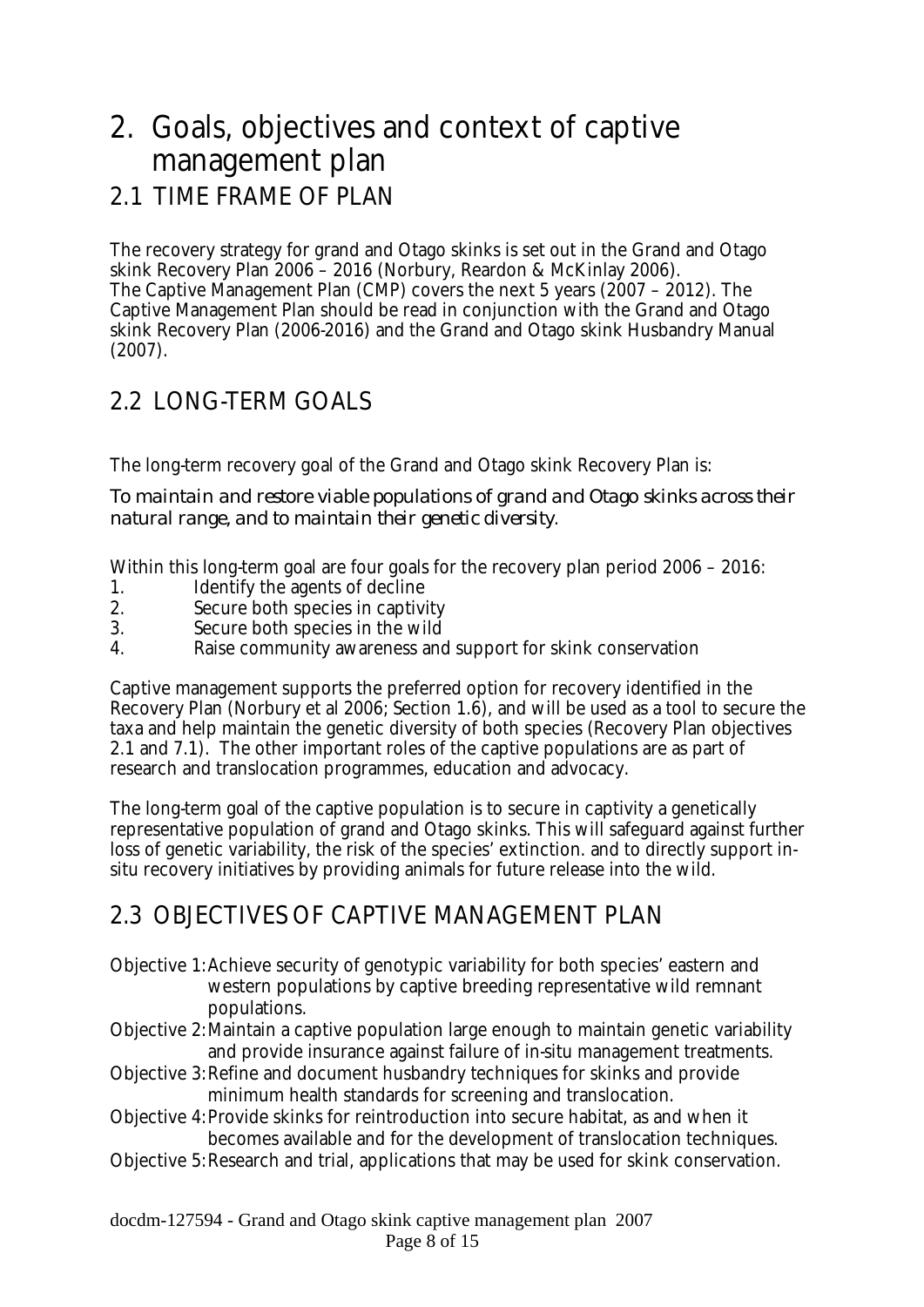Objective 6: Provide continuing support to the captive management community through advice and leadership

Objective 7: Raise community awareness and support for skink conservation.

**Objectives 1 – 6 are the highest priority for captive management.**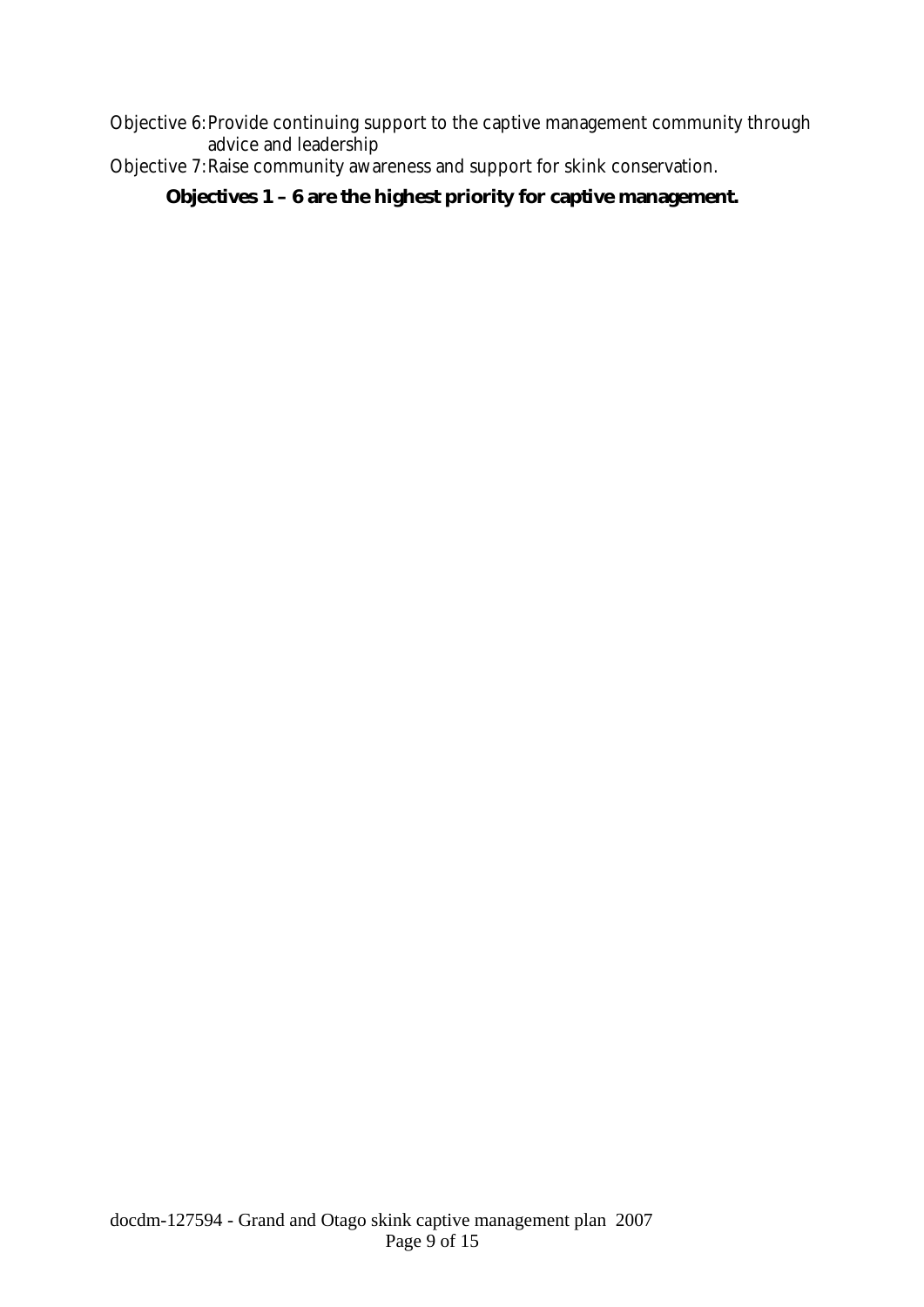## 3. Captive management strategy and work plan

#### **Objective 1: Achieve security of genotypic variability for both species' eastern and western populations by captive breeding of representative wild remnant populations.**

#### *Explanation*

Grand and Otago skinks are now known from only two areas that together cover just 8% of their estimated former range. It is desirable to keep the genetic base of these severely diminished populations as variable as possible, to conserve the species' potential for adaptation, and to avoid the long-term effects of inbreeding depression. The captive programme aims to secure and breed from representatives of the eastern and western populations.

Using existing captive stock and from the founder populations to be collected from the eastern and western populations in 2007/8, it is essential that maximal out-breeding is achieved through the use of individual records and studbook maintenance, to minimise loss of variability from the groups whilst maintaining the eastern and western populations separately. This out-breeding programme should be pursued until the captive population is at the capacity of the holding facilities/individuals. The captive management programme is subject to review, following more accurate information on genetic variation and representation in the captive populations of alleles.

Currently, private individuals dominate the productive aspect of the captive management programme and hold the greatest skills. Institutions such as zoos and private conservation parks are also expressing interest in being involved. Such groups, with the appropriate facilities and experience, will be encouraged to participate.

#### *Tasks*

- Engage further captive facilities, to expand the programme's capacity, operating under the department's Captive Management SOP. Finalise which organisations and individuals will be included in the captive management programme.
- All skinks in the programme will undergo veterinary health screening as soon as possible, as a prerequisite to full inclusion in the captive programme. It is important that new skinks collected from the wild are not exposed to unscreened captive stock.

**Responsibility:** Recovery Group, Captive Management Ranger **Timeframe:** By end of 2007

- Seek advice from molecular ecologists to finalise numbers of animals required to secure each genetically distinct population in captivity, and the best way to manage them (Recovery Plan Objective 2.1).
- Harvest founder stock from a diverse range of wild populations for captivity. These highly valuable individuals will go to herpetoculturalists with proven experience.
- Provide the Captive Management Ranger with SPARKS studbook (or similar) and associated programmes, appropriate training and on-going support.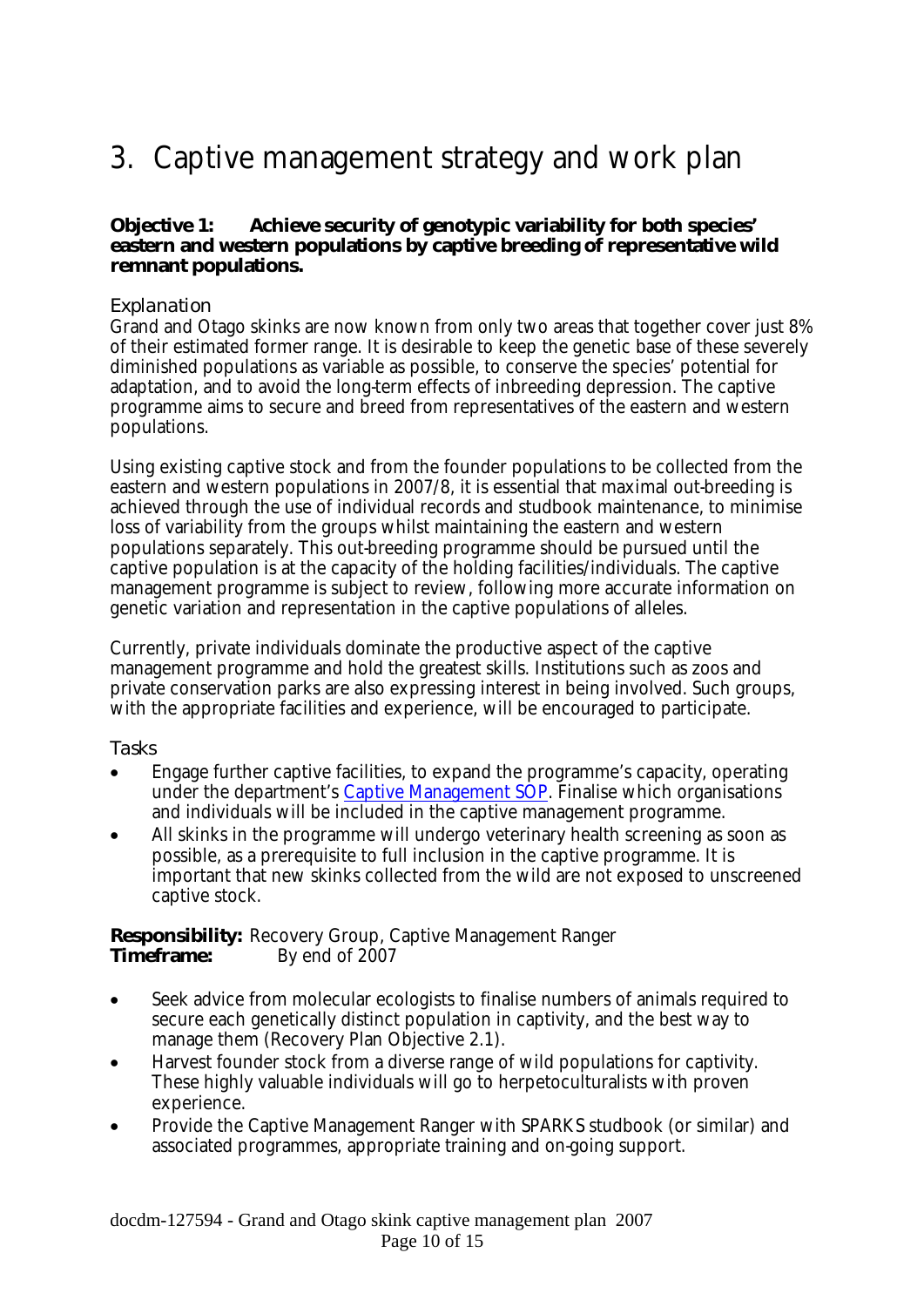#### **Responsibility:** Recovery Group **Timeframe:** By end of 2007

- Maintain stable, self-sustaining populations of GAOS from both east and west as distinct units.
- Breed from captive stock with the focus on out-breeding, to achieve maximum conservation of genetic variability, using SPARKS or a similar studbook system.
- Ensure all individual animals are accompanied by individual records that are clearly accountable to a given specimen, and contain pertinent data on parentage, age, health records, weights/measurements, transfers, reproductive history and progeny etc.
- Maintain a stud book for all captive stock and animals that are moved between collections, in accordance with breeding requirements, and informed by inbreeding co-efficients calculated from the stud book management system.

**Responsibility:** Captive Management Co-ordinator and Captive Management Ranger By end of 2008/09 season.

#### **Objective 2: Maintain a captive population large enough to maintain genetic security and provide insurance against failure of in-situ management treatments.**

#### *Explanation*

The captive management programme is critical as insurance against failure of the in-situ management treatments to restore skink populations (Norbury et al. 2006). The in-situ programmes are experimental management that aim to identify the key agents of decline. Therefore, not yet at the stage where the taxa can be secured in the wild.

#### *Tasks*

- Engage further captive facilities as necessary to expand the programme's capacity. Facilities may play different roles in supporting the programme, such as head starting/rearing juveniles to maturity or breeding genetically valuable individuals.
- Engage with holders to ensure this objective is achievable.
- The maximum number of animals to be held in captivity will be determined by the Recovery Group and reviewed annually.
- Follow documented husbandry techniques to maximise productivity.

**Responsibility:** Recovery Group, Captive Management Co-ordinator (CMC) and Captive Management Ranger (CMR)<br> **Timeframe:** Ongoing until **Timeframe:** Ongoing until captive population at holding capacity

#### **Objective 3: Refine and document husbandry techniques for grand and Otago skinks.**

#### *Explanation*

Grand and Otago skinks require the application of specialised husbandry techniques to ensure their survival and reproduction in captivity. There are a number of health requirements and record requirements that are prerequisites for captive animals retaining their value to conservation outcomes. The highest husbandry and documentation standards must, therefore, be maintained. A husbandry manual for grand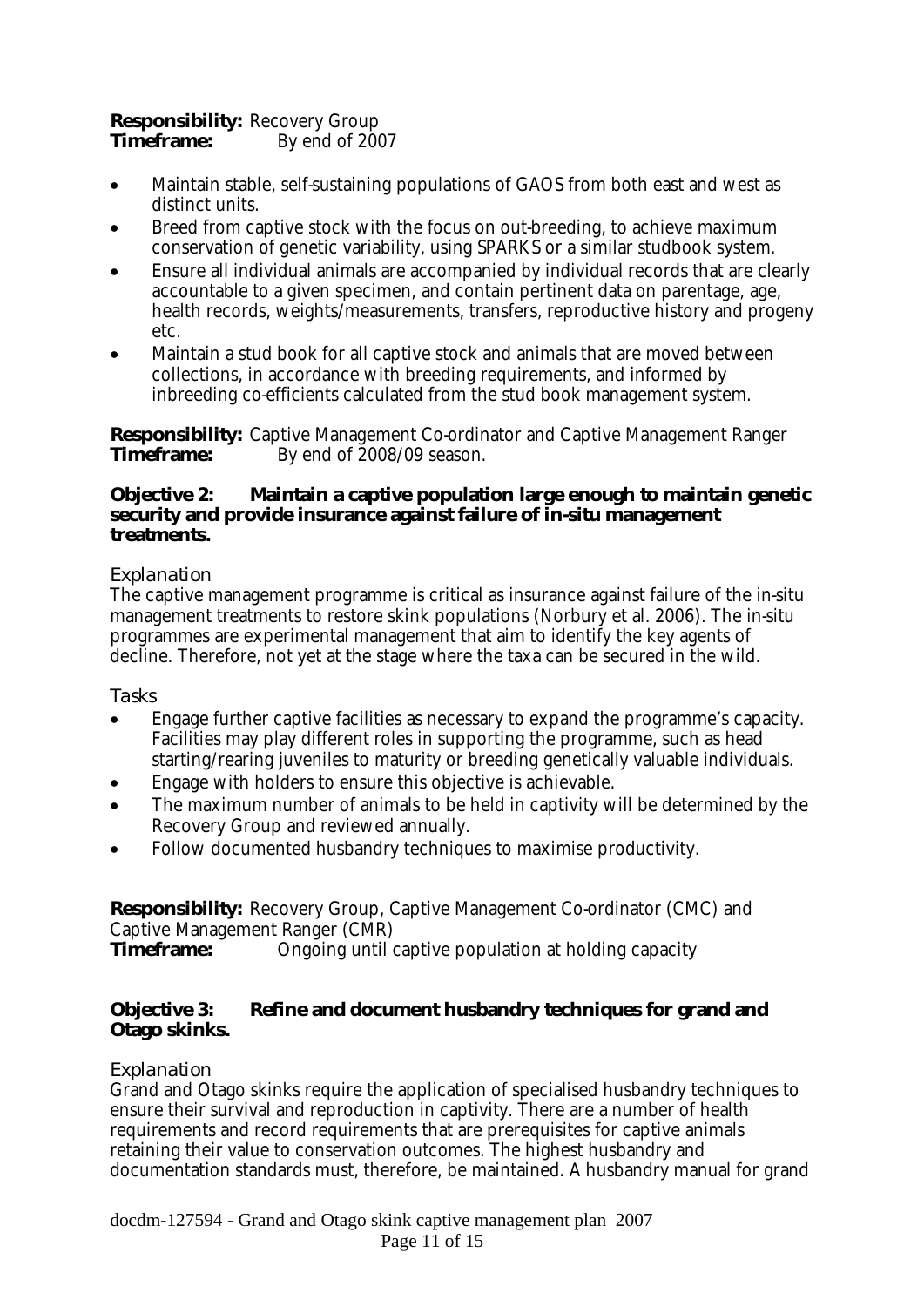and Otago skinks has been developed and requires detailed record keeping by all captive holders to increase productivity and further improve current techniques.

Improvements and refinements to the husbandry of both skink species are expected. These must be documented to be included in updates of the husbandry manual. As such, the success and/or failure of various protocols adopted by all or some of the captive facilities must be reported. Regular communication between the CMC, CMR, captive skink holders and the Recovery Group is essential for information exchange and progress.

The CMC and CMR will collate significant findings and modifications to husbandry protocols and report these annually to the recovery group.

The husbandry manual has been released to the GAOS Captive holders as a Wiki. It can be found at

http://wildlifemanagement.net.nz/wiki/doku.php?id=grand\_and\_otago\_skinks\_All\_ captive holders will be encouraged to post changes in practice here. Debate on changes to the Husbandry Manual will be overseen by the Captive Management Ranger and Captive Management Coordinator.

Annual reports are required from each holder by 30 April each year. This short document or email should detail the year's highlights (specifically breeding data and notes) and health issues. All reports from holders will be presented by the CMC or CMR on behalf of all the captive facilities at the annual recovery group meeting. All holders will receive a copy.

#### *Tasks*

- Complete a husbandry manual for Grand and Otago skinks
- Manage changes to the Husbandry Manual as required.

**Responsibility:** Programme Manager GAOS recovery programme, in consultation with Captive Management Coordinator.

**Timeframe:** Completion of initial manual by 30 June 2007

- The CMC and CMR will endeavour to be informed of any new husbandry developments and issues and will inform all holders and the Recovery Group as required.
- Obtain an annual report from each captive holder by 30 April each year. Collate and present to the annual recovery group meeting. Ensure all holders receive a copy.

**Responsibility:** Captive Management Co-ordinator and Captive Management Ranger **Timeframe:** Annually and ongoing

#### **Objective 4: Provide skinks for reintroduction into secure habitat as and when it becomes available.**

#### *Explanation*

A re-introduction programme has yet to be developed, as current recovery efforts for insitu populations are still in the research phase (Recovery phase 1 – researching agents of decline). The timeframe for completing this phase is unknown and depends on the outcome of the experimental mammal control treatments. However, it is expected that

docdm-127594 - Grand and Otago skink captive management plan 2007 Page 12 of 15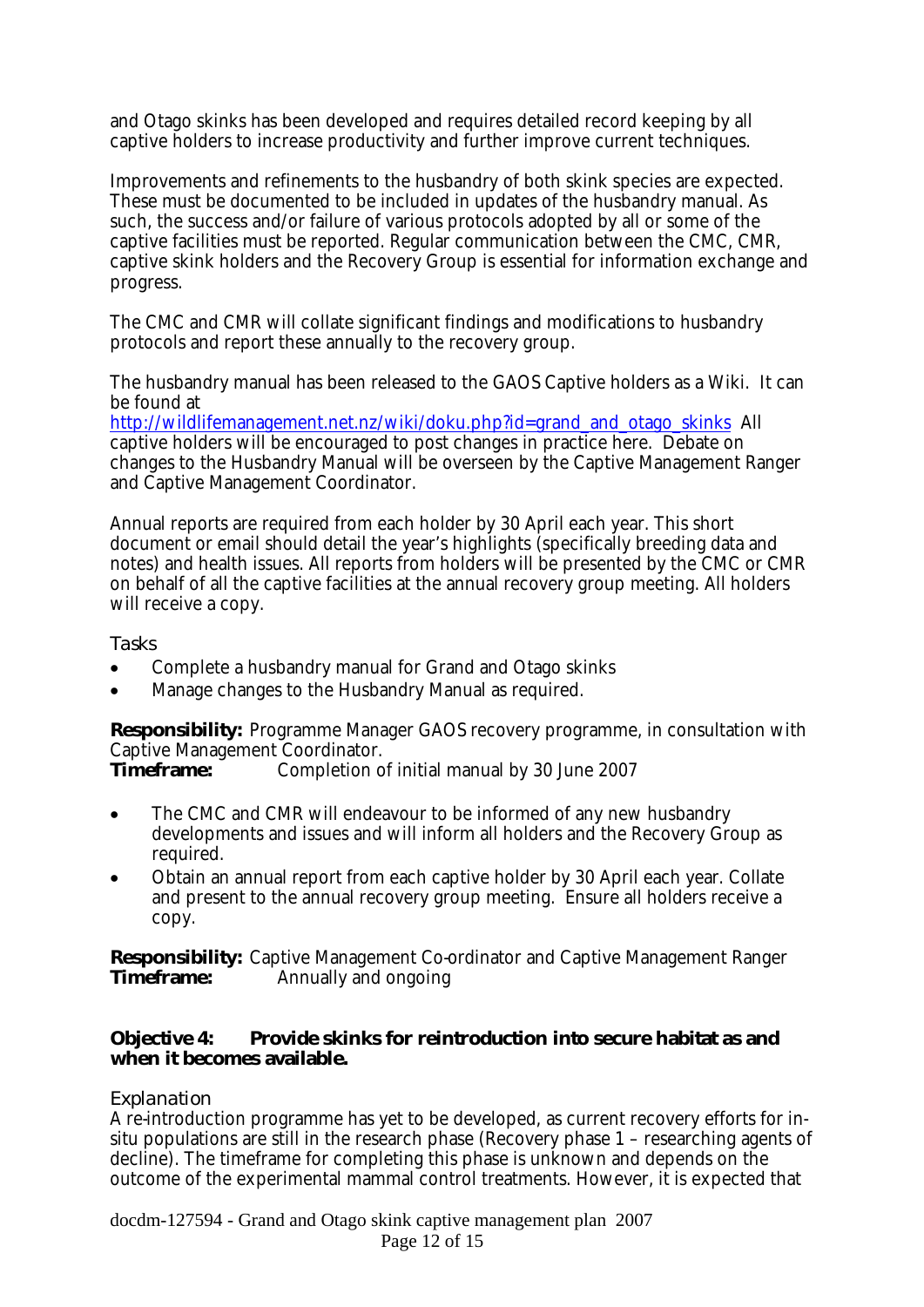growth of the captive population will take some time and needs to be initiated as soon as possible in advance of sites becoming available for release into the wild.

If timing of these does not match, temporary maintenance of animals might be necessary in case numbers are ready for release before sites are available. Captive stock will be translocated for release when there are captive skinks surplus to the maintenance of the genome within the captive populations. And when proven secure habitat is identified and maintained, with skink abundances known to be below carrying capacity of the environment.

Techniques for the successful re-introduction of captive-bred grand and Otago skinks into the wild are also yet to be developed. Three small predator-proof enclosures based in-situ at Macraes flat will provide the opportunity to carry out the first translocation trials. These could be undertaken as soon as March 2007.

*Tasks*

- Breed grand and Otago skinks in captivity for reintroduction programmes and maintain them until secure habitat becomes available for reintroduction.
- Provide skinks for translocation trials.

| Responsibility:<br>Ranger | Captive Management Co-ordinator and Captive Management |
|---------------------------|--------------------------------------------------------|
| Timeframe:                | start mid-2007                                         |

#### **Objective 5: Research and trial techniques that may be used for conservation of skinks**

#### *Explanation*

Captive animals are accessible, readily observed and compared with wild animals. This makes them ideal subjects to trial proposed applications or techniques. The close monitoring available in the captive situation can help to prevent or respond to, any problems developing as a result of trials. Captive stock will be available for experimental management when there are captive skinks, within the captive populations, surplus to the maintenance of the genome.

Research is needed to investigate issues such as:

- **►** optimum parasitology and disease treatments<br>► development of translocation and release tech
- development of translocation and release techniques
- $\triangleright$  in-situ carrying capacity

The knowledge gained from these trials can greatly benefit the conservation of the overall population and improve current techniques.

#### *Tasks*

- Breed and maintain grand and Otago skinks in captivity, and identify appropriate skinks for experimental management or research, without detriment to objectives 1-4 of this plan.
- Research will only be undertaken on the approval of the recovery group.

| <b>Responsibility:</b> | Captive Management Co-ordinator, Captive Management Ranger, |
|------------------------|-------------------------------------------------------------|
| Recovery Group         |                                                             |
| Timeframe:             | As required by Recovery Group                               |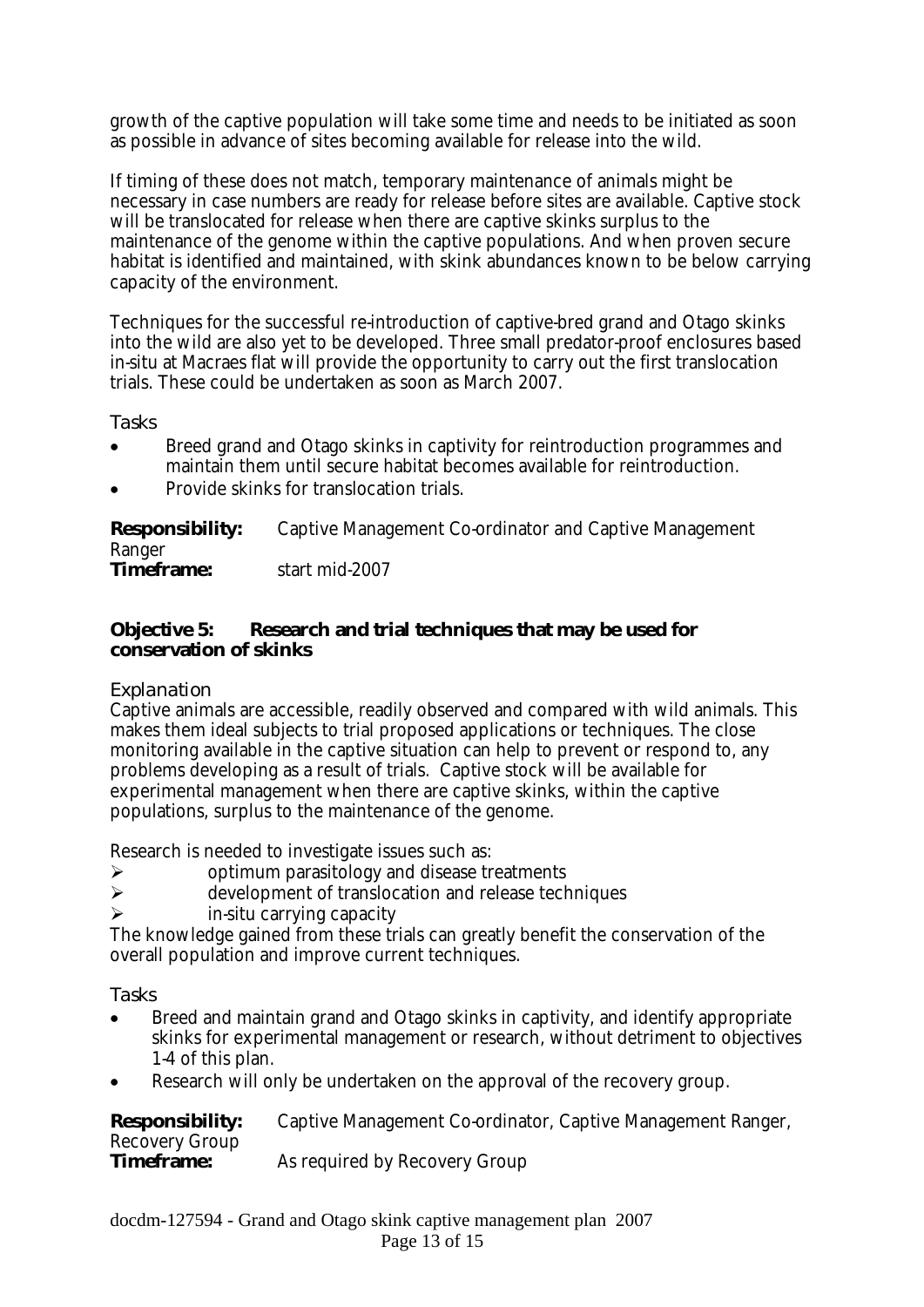#### **Objective 6: Provide continuing support to the captive management community through advice and leadership**

#### *Explanation*

The Captive Management Co-ordinator and the Captive Management Ranger will provide direction and advice, as required, to all members of the captive management community. The aim is to facilitate compliance with the precepts of the CMP, and the requirements of the husbandry manual, through advice, meetings, and supplying information and practical help as and when required.

An annual framework of communications and meetings with the captive breeding community will also operate under this objective.

#### *Tasks*

- Ensure captive holders with grand and Otago skinks have a strong and open relationship with the Captive Management Co-ordinator and Captive Management Ranger. This will be achieved through face-to-face meetings, clear communication of the scope of the whole GAOS Recovery Programme, and sincere engagement over any husbandry issues.
- Establish a regular format for two-way communication with the captive management community, through electronic updates and annual meetings.
- Lend support as deemed necessary to ensure all required data are collected in appropriate manner and communicated to the CMC and CMR within specified timeframes.
- Be available to offer practical help to any member of the captive breeding community facing technical, logistical or resource problems.
- Provide the required support to ensure that all members of the captive breeding community are able to participate in the programme.

| Responsibility: | Captive Management Co-ordinator, Captive Management |
|-----------------|-----------------------------------------------------|
|                 | Ranger.                                             |
| Timeframe:      | Ongoing                                             |

#### **Objective 7: Raise community awareness and support for skink conservation.** *Explanation*

Public awareness of the conservation status and threats faced by grand and Otago skinks is limited. Further community awareness should lead to improving public commitment to the conservation of the skinks in the long term (Norbury et al. 2006).

Captive holdings provide an ideal opportunity for the public to view grand and Otago skinks, and learn about the threats they face and the conservation management that is being undertaken. An advocacy plan (prepared by John Gordon, Otago CRO) for Grand and Otago skinks, approved by the recovery group (Recovery Plan Objective 10.3), is being developed by Otago Conservancy, under which captive holders displaying the skinks to the public are expected to participate.

This advocacy objective is secondary to, and must not negatively impact on, the other objectives of this plan.

*Tasks*

• Ensure captive holders with grand and Otago skinks on display operate under the Otago Conservancy's grand and Otago skink advocacy plan (strategy).